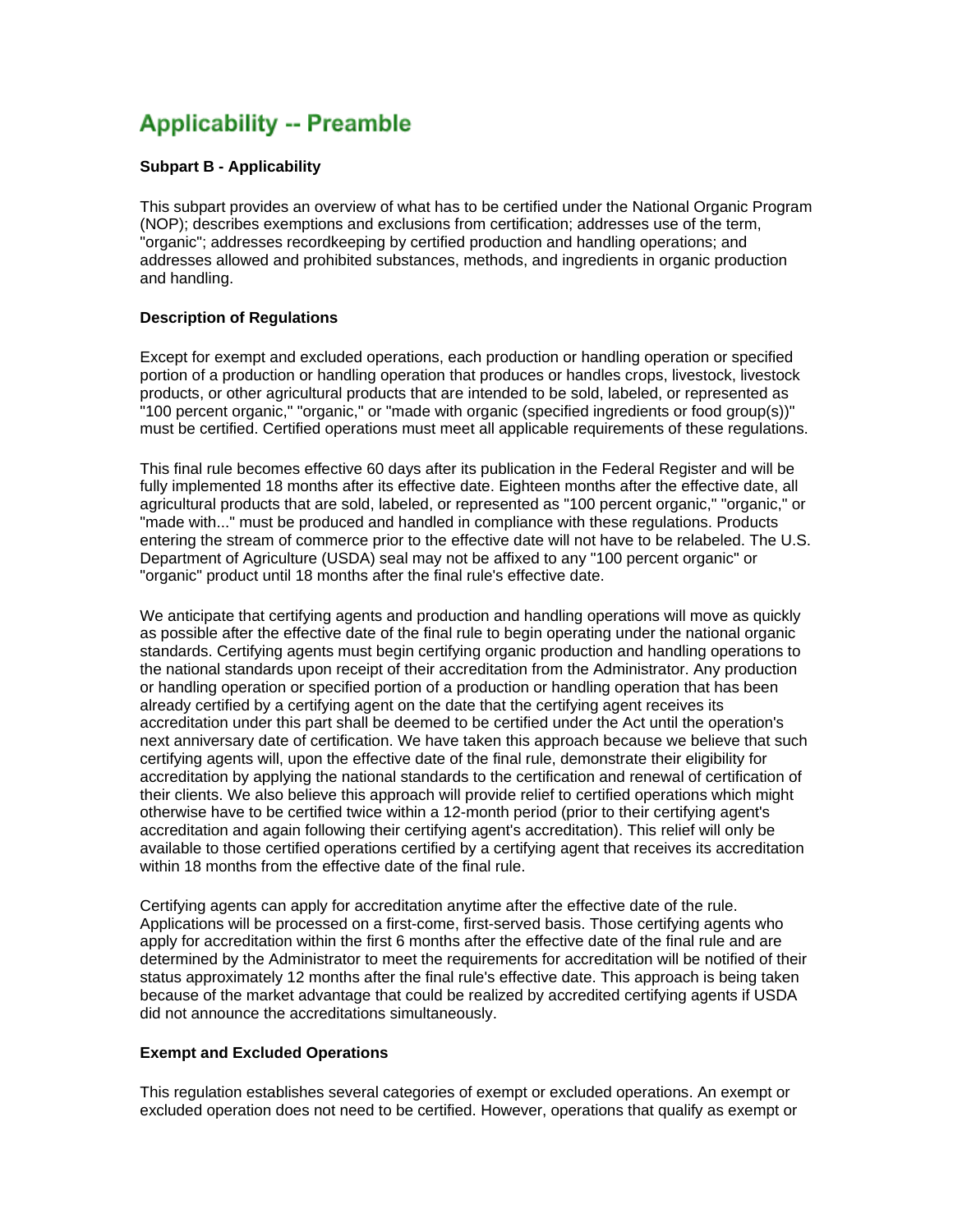excluded operations can voluntarily choose to be certified. A production or handling operation that is exempt or excluded from obtaining certification still must meet other regulatory requirements contained in this rule as explained below.

# **Exempt Operations**

(1) A production or handling operation that has \$5,000 or less in gross annual income from organic sales is exempt from certification. This exemption is primarily designed for those producers who market their product directly to consumers. It will also permit such producers to market their products direct to retail food establishments for resale to consumers. The exemption is not restricted to U.S. producers. However, as a practical matter, we do not envision any significant use of the exemption by foreign producers because: (1) the products from such operations cannot be used as ingredients identified as organic in processed products produced by another handling operation, and (2) it is unlikely that such operations will be selling their products directly to consumers in the United States.

An exempt producer or handler must comply with the labeling requirements of section 205.310 and the organic production and handling requirements applicable to its type of operation. For example, a producer of organic vegetables that performs no handling functions would have to comply with the labeling requirements of section 205.310 and the applicable production requirements in sections 205.202 through 205.207. The labeling and production and handling requirements protect the integrity of organically produced products.

(2) A retail food establishment or portion of a retail food establishment that handles organically produced agricultural products but does not process them is exempt from all of the requirements in these regulations.

(3) A handling operation or portion of a handling operation that handles only agricultural products containing less than 70 percent organic ingredients by total weight of the finished product (excluding water and salt) is exempt from the requirements in these regulations, except the recordkeeping provisions of section 205.101(c); the provisions for prevention of contact of organic products with prohibited substances in section 205.272; and the labeling regulations in sections 205.305 and 205.310. The recordkeeping provisions maintain an audit trail for organic products. The prevention of contact with prohibited substances and the labeling requirements protect the integrity of organically produced products.

(4) A handling operation or portion of a handling operation that uses the word, "organic," only on the information panel is exempt from the requirements in these regulations, except the recordkeeping provisions of section 205.101(c); the provisions for prevention of contact of organic products with prohibited substances as provided in section 205.272; and the labeling regulations in sections 205.305 and 205.310. The recordkeeping provisions maintain an audit trail for organic products. The prevention of contact with prohibited substances and labeling requirements protect the integrity of organically produced products.

As noted above, exempt handling operations producing multiingredient products must maintain records as required by section 205.101(c). This would include records sufficient to: (1) prove that ingredients identified as organic were organically produced and handled and (2) verify quantities produced from such ingredients. Such records must be maintained for no less than 3 years, and the operation must allow representatives of the Secretary and the applicable State program's governing State official access to the records during normal business hours for inspection and copying to determine compliance with the applicable regulations.

#### **Excluded Operations**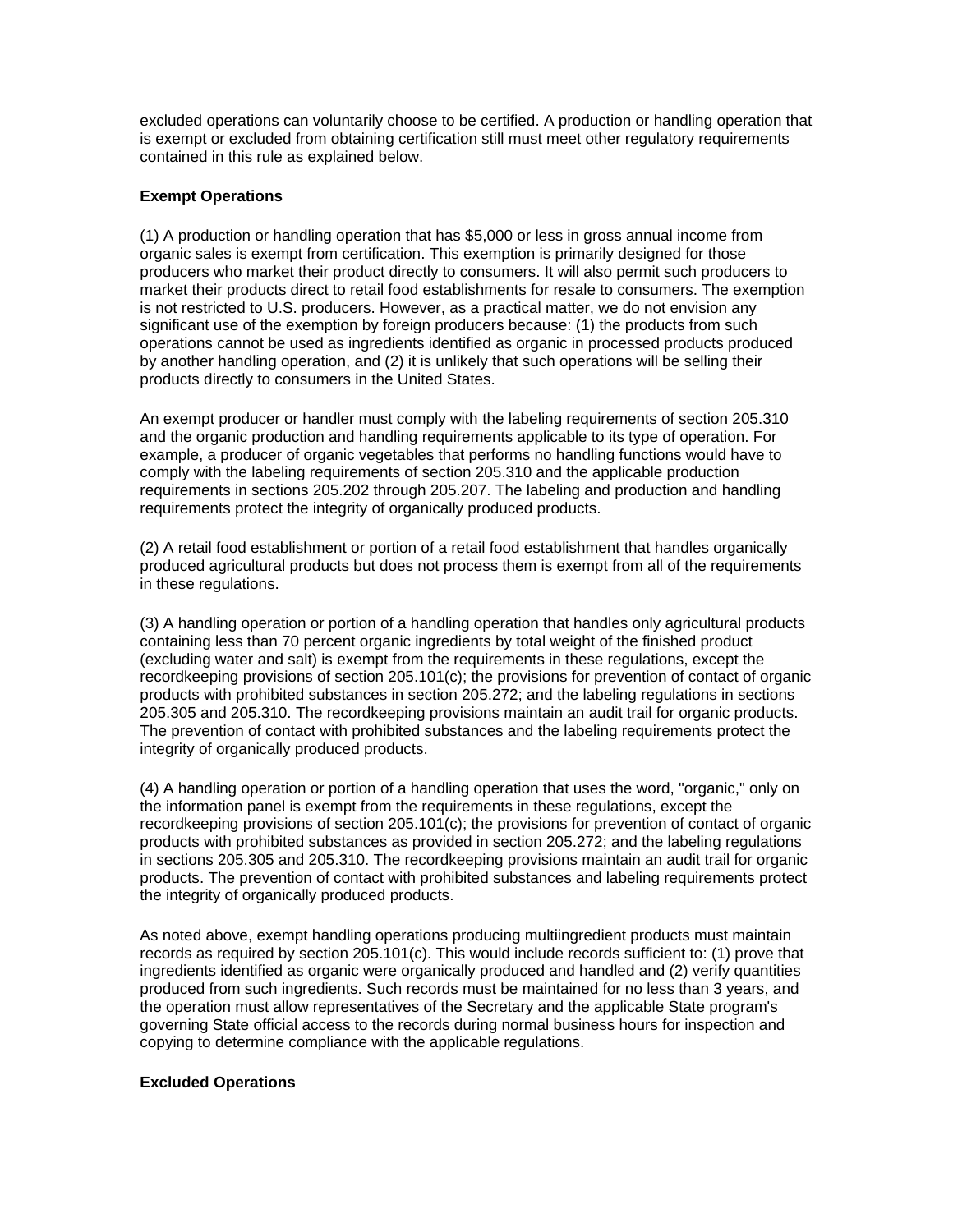(1) A handling operation or portion of a handling operation that sells organic agricultural products labeled as "100 percent organic," "organic," or "made with..." that are packaged or otherwise enclosed in a container prior to being received or acquired by the operation, remain in the same package or container, and are not otherwise processed while in the control of the handling operation is excluded from the requirements in these regulations, except for the provisions for prevention of commingling and contact of organic products with prohibited substances in section 205.272. The requirements for the prevention of commingling and contact with prohibited substances protect the integrity of organically produced products.

This exclusion will avoid creating an unnecessary barrier for handlers who distribute nonorganic products and who want to offer a selection of organic products.

(2) A retail food establishment or portion of a retail food establishment that processes on the premises of the retail food establishment raw and ready-to-eat food from certified agricultural products labeled as "100 percent organic," "organic," or "made with..." is excluded from the requirements in these regulations, except for the provisions for prevention of contact of organic products with prohibited substances as provided in section 205.272 and the labeling regulations in section 205.310. The prevention of commingling and contact with prohibited substances and labeling requirements protect the integrity of organically produced products.

Excluded retail food establishments include restaurants; delicatessens; bakeries; grocery stores; or any retail outlet with an in-store restaurant, delicatessen, bakery, salad bar, or other eat-in or carry-out service of processed or prepared raw and ready-to-eat food.

There is clearly a great deal of public concern regarding the handling of organic products by retail food establishments. We have not required certification of retail food establishments at this time because of a lack of consensus as to whether retail food establishments should be certified, a lack of consensus on retailer certification standards, and a concern about the capacity of existing certifying agents to certify the sheer volume of such businesses. Retail food establishments, not exempt under the Act, could at some future date be subject to regulation under the NOP. Any such regulation would be preceded by rulemaking with an opportunity for public comment.

No retailer, regardless of this exclusion and the exceptions found in the definitions for "handler" or "handling operation," may sell, label, or provide market information on a product unless such product has been produced and handled in accordance with the Act and these regulations. Any retailer who knowingly sells or labels a product as organic, except in accordance with the Act and these regulations, will be subject to a civil penalty of not more than \$10,000 per violation under this program.

#### **Recordkeeping Requirements for Certified Operations**

A certified operation must maintain records concerning the production and handling of agricultural products that are sold, labeled, or represented as "100 percent organic," "organic," or "made with..." sufficient to demonstrate compliance with the Act and regulations. Such records must be adapted to the particular business that the certified operation is conducting, fully disclose all activities and transactions of the certified operation in sufficient detail to be readily understood and audited, be maintained for not less than 5 years beyond their creation, and be sufficient to demonstrate compliance with the Act and regulations. Certified operations must make the records required by this regulation available for inspection by authorized representatives of the Secretary, the applicable State organic program's (SOP) governing State official, and the certifying agent. Access to such records must be provided during normal business hours.

#### **Examples of Records**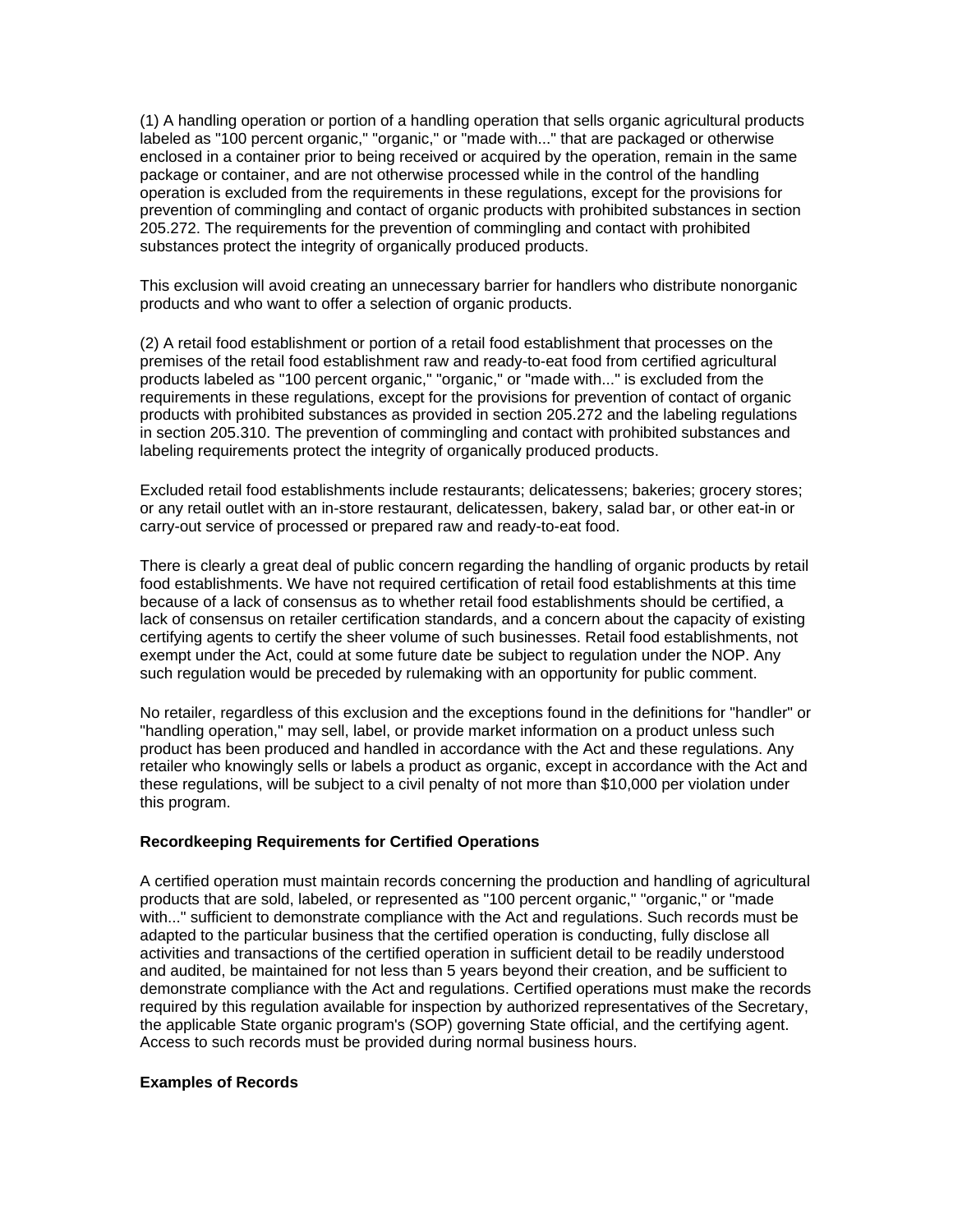Each exempt, excluded, and certified operation should maintain the records which demonstrate compliance with the Act and the regulations applicable to it and which it believes establish an audit trail sufficient to prove to the Secretary, the applicable SOP's governing State official, and the certifying agent that the exempt, excluded, or certified operation is and has been in compliance with the Act and regulations.

Examples of records include: application and supporting documents for certification; organic system plan and supporting documents; purchased inputs, including seeds, transplants, livestock, and substances (fertilizers, pesticides, and veterinary biologics consistent with the livestock provisions of subpart C), cash purchase receipts, receiving manifests (bills of lading), receiving tickets, and purchase invoices; field records (planting, inputs, cultivation, and harvest); storage records (bin register, cooler log); livestock records, including feed (cash purchase receipts, receiving manifests (bills of lading), receiving tickets, purchase invoices, copies of grower certificates), breeding records (calendar, chart, notebook, veterinary documents), purchased animals documentation (cash purchase receipts, receiving manifests (bills of lading), receiving tickets, purchase invoices, copies of grower certificates), herd health records (calendar, notebook, card file, veterinary records), and input records (cash purchase receipts, written records, labels); producer invoice; producer contract; receiving manifests (bills of lading); transaction certificate; producer certificate; handler certificate; weigh tickets, receipts, and tags; receiving tickets; cash purchase receipts; raw product inventory reports and records; finished product inventory reports and records; daily inventories by lot; records as to reconditioning, shrinkage, and dumping; production reports and records; shipping reports; shipping manifests (bills of lading); paid freight and other bills; car manifests; broker's contracts; broker's statements; warehouse receipts; inspection certificates; residue testing reports; soil and water testing reports; cash receipt journals; general ledgers and supporting documents; sales journals; accounts payable journals; accounts receivable journals; cash disbursement journals; purchase invoices; purchase journals; receiving tickets; producer and handler contracts; cash sales receipts; cash purchase journals; sales invoices, statements, journals, tickets, and receipts; account sales invoices; ledgers; financial statements; bank statements; records of deposit; canceled checks; check stubs; cash receipts; tax returns; accountant's or other work papers; agreements; contracts; purchase orders; confirmations and memorandums of sales; computer data; computer printouts; and compilations of data from the foregoing.

#### **Allowed and Prohibited Substances**

A certified operation must only use allowed substances, methods, and ingredients for the production and handling of agricultural products that are sold, labeled, or represented as "100 percent organic," "organic," or made with..." for these products to be in compliance with the Act and the NOP regulations. Use of ionizing radiation, sewage sludge, and excluded methods are prohibited in the production and handling of organic agricultural products.

# **Applicability - Changes Based on Comments**

This subpart differs from the proposal in several respects as follows:

(1) Violations of the Act or Regulations. We have amended section 205.100 by adding a new paragraph (c), which addresses violations of the Act and these regulations. A number of commenters advocated for provisions within the final rule describing what legal proceedings USDA would conduct against operations or persons that violate the NOP. We agree that this rule should include provisions addressing violations of the Act and these regulations. Accordingly, we have added at section 205.100 the misuse of label provisions and false statement provisions of section 2120 (7 U.S.C. 6519) of the Act. Specifically, section 205.100(c) provides that persons not in compliance with the labeling requirements of the Act or these regulations are subject to a civil penalty of not more than \$10,000 per violation and that persons making false statements under the Act to the Secretary, a governing State official, or an accredited certifying agent shall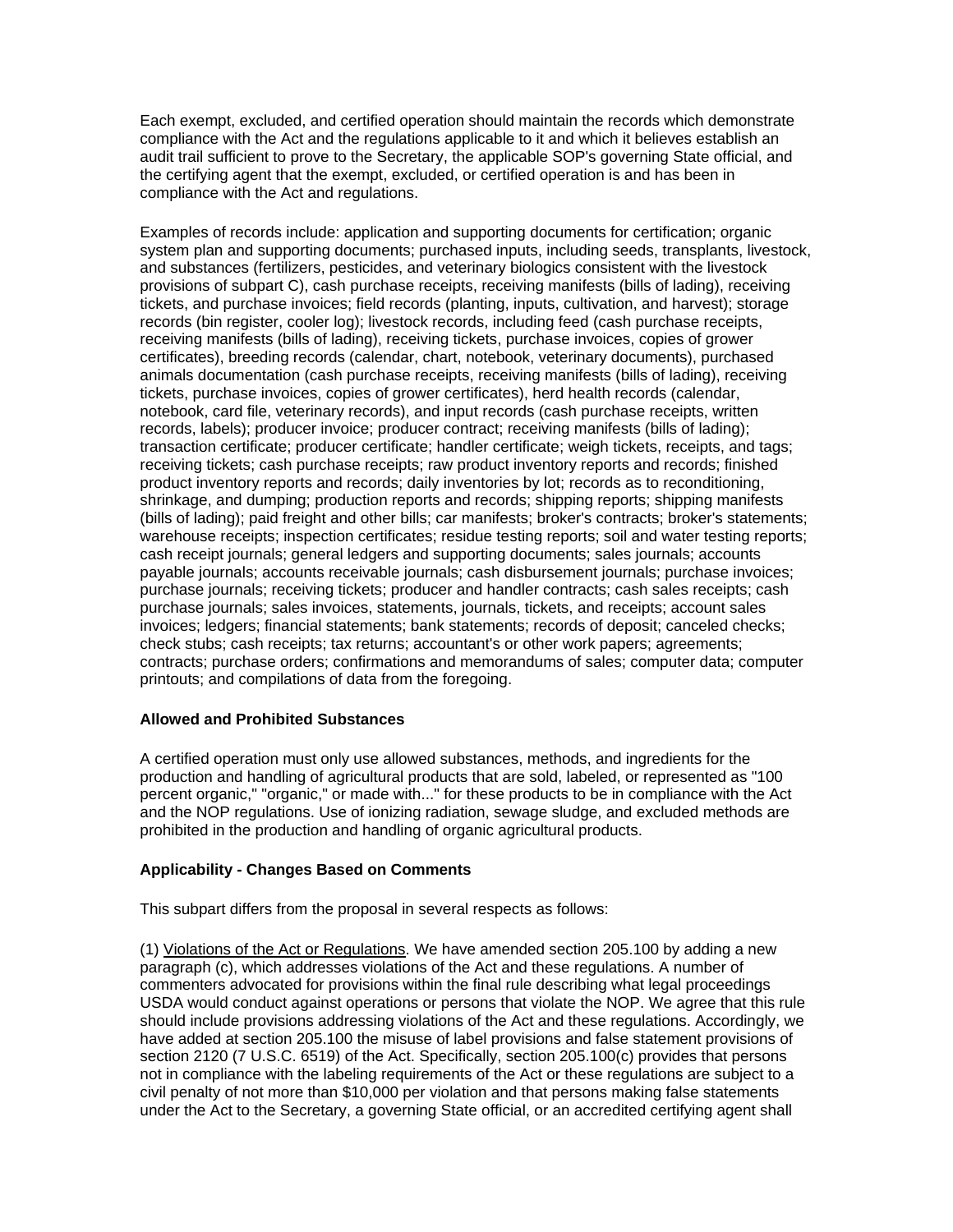be subject to the provisions of section 1001 of Title 18, United States Code. The provisions of the Act and these regulations apply to all operations or persons that sell, label, or represent their agricultural product as organic.

(2) Prohibition on Use of Excluded Methods. We have moved section 205.600 from subpart G, Administrative, to subpart B, Applicability, and replaced paragraph (d), which referred the reader to section 205.301, with new paragraphs (d) through (g). As amended, this section, redesignated as section 205.105, includes all of the provisions covered under old section 205.600.

The vast majority of commenters strongly supported the prohibition on the use of excluded methods in organic production and handling but raised concerns that they could not point to one provision that prohibited use of excluded methods in all aspects of organic production and handling. To close what they perceived to be "loopholes" in the prohibition, commenters made several suggestions for inclusion of new provisions prohibiting use of excluded methods in particular aspects of organic production and handling that they believed were not covered in the proposed rule. Other commenters pointed to inconsistencies in the way the prohibition on use of excluded methods was described in different sections, raising concerns that these apparent inconsistencies may create confusion for organic operations, certifiers, and consumers.

Although we intended that use of excluded methods would be prohibited in all aspects of organic production and handling, the structure of the proposed rule may not have made that clear. We also share the concerns that, in attempting to identify all aspects of organic production and handling where excluded methods might be used, we may inadvertently have left out some provisions, creating confusion for organic operations, certifying agents, and consumers and creating doubt as to the scope of the prohibition on use of excluded methods. Similarly, to the extent that the prohibition on excluded methods may have been described differently in various sections of the proposed rule, we also share the concern that these inconsistencies could create confusion.

As a result of these concerns, we have created a new provision in section 205.105 that prohibits the use of excluded methods (and ionizing radiation and sewage sludge) generally. This provision should alleviate perceptions that some areas of organic production may not have been covered by the prohibitions in the proposed rule. It also allows us to eliminate from the regulation most of the individual references to the prohibition on use of these methods, thereby eliminating any potential confusion where these provisions may have appeared inconsistent. These changes do not lift the prohibition on use of these methods in those sections. In fact, the purpose of this new provision is to make clear that use of these methods is prohibited in the production and handling of organic products.

(3) Animal Vaccines. The proposed rule specifically asked for public comment on the potential impact of the prohibition on use of excluded methods as it relates to animal vaccines. A number of commenters raised concerns that there may be some critical vaccines that are only available in forms produced using excluded methods. Several commenters requested that we prohibit use of animal vaccines produced using excluded methods but that we provide for a temporary exemption until such time as vaccines produced without using excluded methods are approved for use on the National List. Other commenters requested that we prohibit use of vaccines produced using excluded methods without exception.

We have concluded that the potential impact of prohibiting vaccines produced using excluded methods on animal production systems is still unknown. We do not know of any critical animal vaccine that is only available in a form produced using excluded methods, but it is unclear whether producers and certifying agents are tracking the possible use of such vaccines. There also appears to be no international consensus on the use in organic production systems of animal vaccines produced using excluded methods, although there is precedent for such an exemption.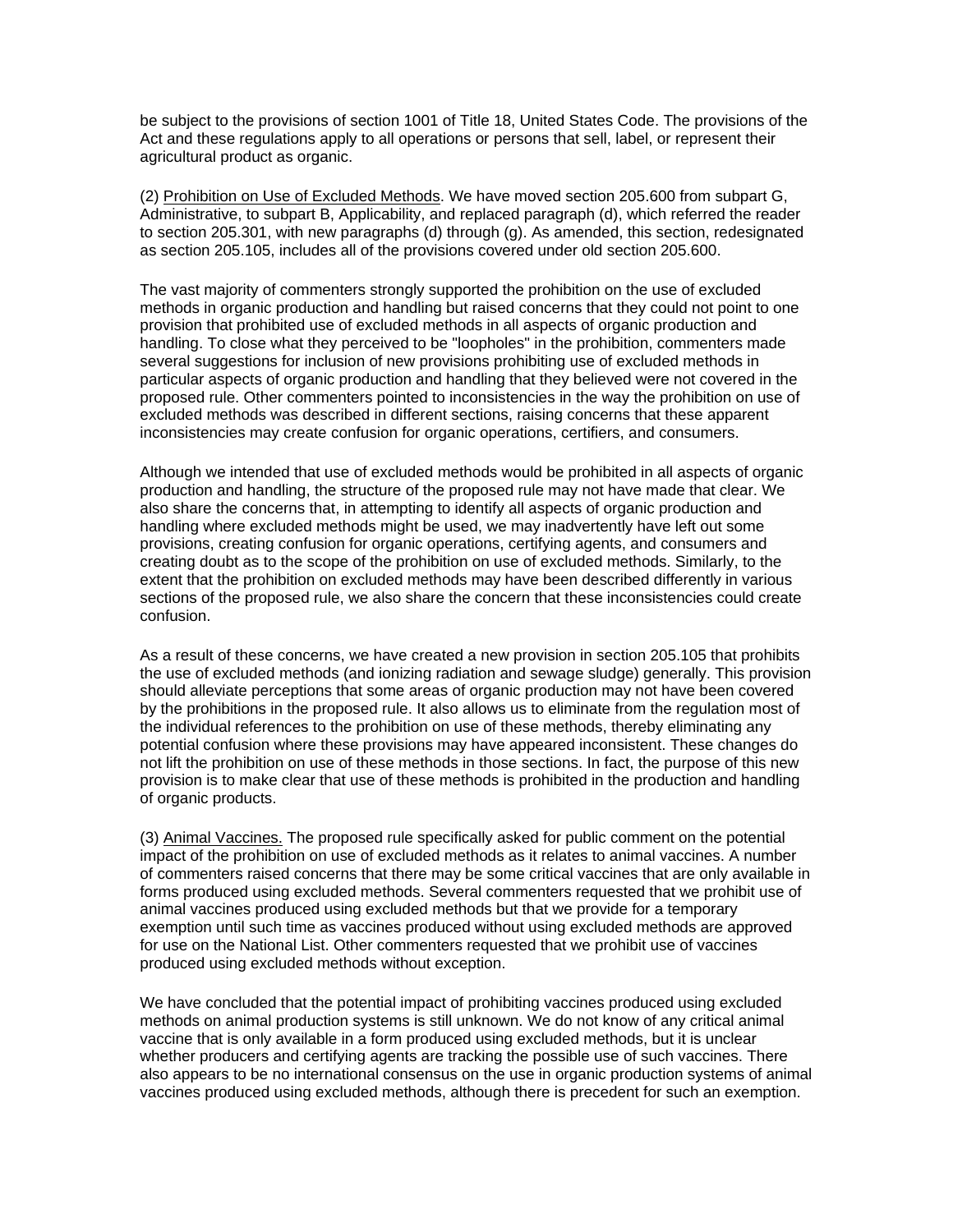European Union regulations, for example, allow for use of animal vaccines produced using excluded methods.

Based on comments received and because the potential impact of the prohibition on use of excluded methods is still uncertain, we have created the possibility at section 205.105(e) for the NOSB to exercise one very narrow exception to allow use of animal vaccines produced using excluded methods but only if they are explicitly approved on the National List. We believe the issue of animal vaccines requires further deliberation and that it is most appropriate to consider it through the National List process, which mandates review by the NOSB and Technical Advisory Panels. Consideration of animal vaccines produced using excluded methods is appropriate for the National List review process because animal vaccines, we believe, are most appropriately considered synthetic materials. That is why the provision is structured so that vaccines produced using excluded methods could only be used in organic production if they are affirmatively included on the National List*.* We do not believe that a broad-based exemption of the type suggested in some comments, even if only temporary, is appropriate.

The Act allows use of animal vaccines in organic livestock production. Given the general prohibition on the use of excluded methods, however, we believe that animal vaccines produced using excluded methods should not be allowed without an explicit consideration of such materials by the NOSB and without an affirmative determination from the NOSB that they meet the criteria for inclusion on the National List. It is for that reason that we have not granted this request of commenters but, rather, provided an opportunity for review of this narrow range of materials produced using excluded methods through the National List process.

It is important to make clear, however, that this provision does not open all potential applications of excluded methods to a case-by-case review in the context of the National List, nor are we proposing that any particular vaccines be reviewed for inclusion on the National List at this time. The prohibition on use of excluded methods applies across the board to all phases of organic production and handling. We are simply responding to comments suggesting that a narrow exception for animal vaccines may be appropriate and providing for the possibility that such an exception could be invoked upon thorough review and recommendation by the NOSB

#### **Applicability - Changes Requested But Not Made**

This subpart retains from the proposed rule regulations on which we received comments as follows:

(1) Exemption of Handling Operations Producing Multiingredient Products. Some commenters asserted that only certified handling operations should be allowed to identify ingredients in multiingredient products as organic. These commenters believe that consumers will be misled if noncertified handling operations are allowed to identify ingredients as organic even if the organic claim is limited to the information panel. We do not agree with these assertions and have retained the proposed rule provisions that do not require handler certification when a product only identifies ingredients as organic within the information panel. Although handling operations only making organic claims on the information panel are exempt from certification, these operations are required to use organic product from certified operations. They are also required to prevent contact of organic products with prohibited substances as set forth in section 205.272, adhere to the labeling provisions of sections 205.305 and 205.310, and maintain records in accordance with section 205.101(c). We believe consumers will understand the distinction between products that have the organic nature of the product stated on the principal display panel and those that merely identify an ingredient as organic on the information panel.

(2) Retailer Exclusion from Certification. Many commenters objected to the provisions of section 205.101(b)(2) which exclude retail food establishments from certification. These commenters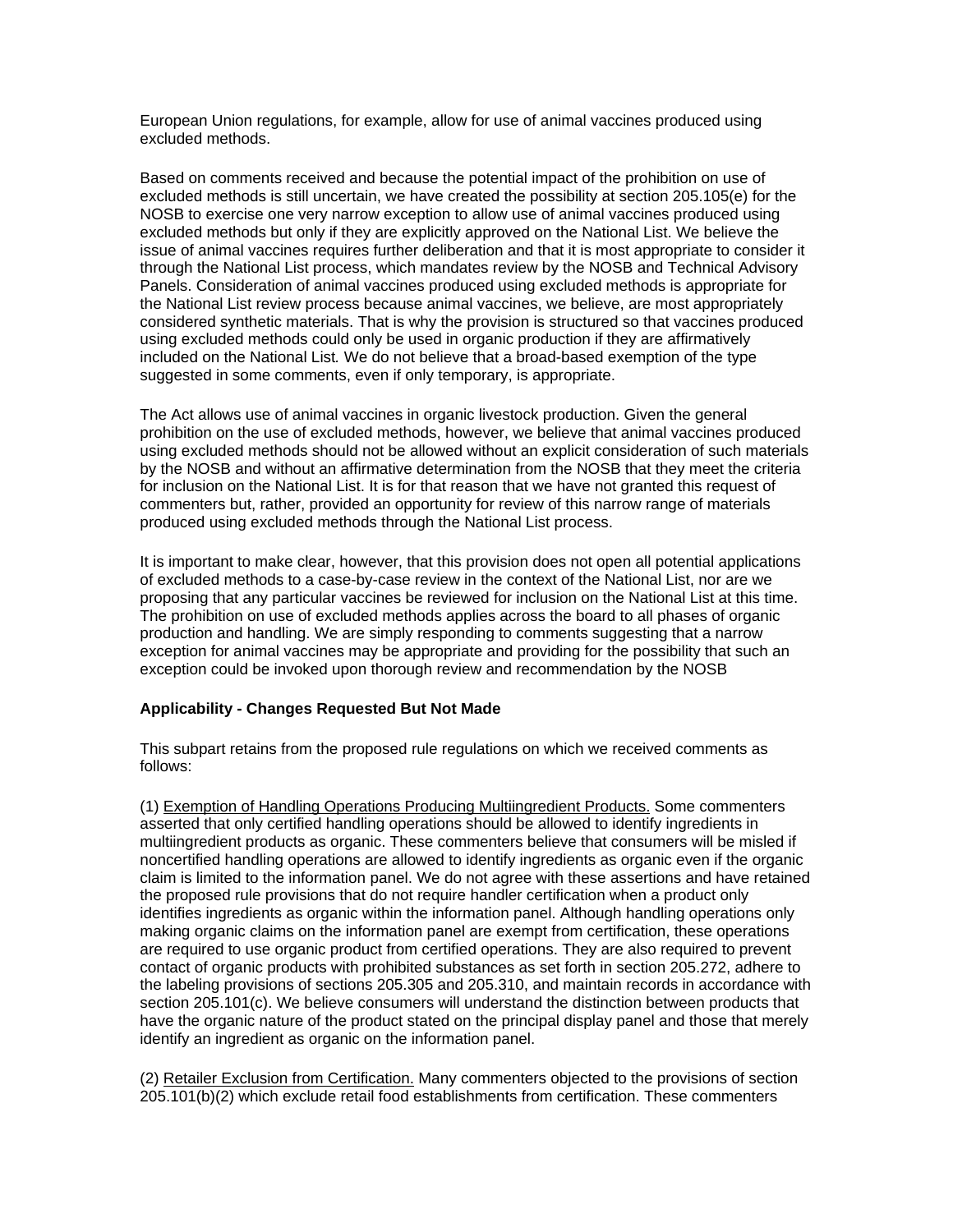assert that only final retailers that do not process agricultural products should be excluded from certification. There is clearly a great deal of public concern regarding the handling of organic products by retail food establishments. We have not required certification of retail food establishments at this time because of a lack of consensus as to whether retail food establishments should be certified, a lack of condenses on retailer certification standards, and a concern about the capacity of existing certifying agents to certify the sheer volume of such businesses. In addition, most existing certification programs do not include retail food establishments, and we do not believe there is sufficient consensus to institute such a significant expansion in the scope of certification at this time. However, since a few States have established procedures for certifying retail food establishments, we will assess their experience and continue to seek consensus on this issue of establishing retailer provisions under the NOP. Any such change would be preceded by rulemaking with an opportunity for public comment. The exclusion of nonexempt retail food establishments from this final rule does not prevent a State from developing an organic retail food establishment program as a component of its SOP. However, as with any component of an SOP, the Secretary will review such components on a case-by-case basis.

(3) Producer Exemption Level. Several commenters advocated for an increase in the producer exemption level above the \$5,000 limit. Comments supporting the exemption suggested increasing the statutory limit for qualifying for the exemption to as high as \$75,000. Other commenters stated that all producers should be certified and opposed the exemption even though it is required by the Act. These commenters were concerned about maintaining the integrity of the organic product and about the lack of verification of the exempt operations.

We have not increased or removed the \$5,000 producer exemption because the exemption is mandated by section 2106(d) (7 U.S.C. 6505(d)) of the Act. Our purpose is to limit the financial burdens of certification on such operations but not to exempt them from the standards for organic production and handling. Accordingly, exempt production and handling operations must comply with the applicable organic production and handling requirements of subpart C and the labeling requirements of section 205.310.

Some of the commenters wanting a change in the producer exemption level suggested that the NOP add provisions for restricting these producers to marketing at farmers markets or roadside stands. We disagree with these comments. While we believe that most producers qualifying for the exemption are indeed likely to be small producers who market their products directly to consumers, we do not believe it is in the best interest of these producers to restrict their market opportunity to a specific sales method.

A few comments suggested that we establish a sliding-scale certification fee based upon either the size of the operation or sales of agricultural product instead of the exemption. The NOP does not establish fees for certification. Certifying agents may establish a sliding-scale system as long as their fees are reasonable and applied in a consistent and nondiscriminatory manner.

Finally, some commenters expressed concern that exempt operations were forbidden from certification. This interpretation is not correct. Any production or handling operation, including an exempt operation, which makes application for certification as an organic operation and meets the requirements for organic certification may be certified.

(4) Handler exemption. Many commenters disagreed with the proposed rule provision providing for an exemption of \$5,000 to handlers. These commenters asked the NOP to remove the phrase, "or handlers," from the exemption provision. The commenters argue that the handler exemption is not authorized by the Act. We disagree with the commenters, and we have retained the handler exemption in the final rule. The Act states that the exemption is available to "persons" selling not more than \$5,000 annually in value of agricultural products. The Act's definition of "persons" includes handlers. Thus, handlers grossing \$5,000 or less qualify for the exemption.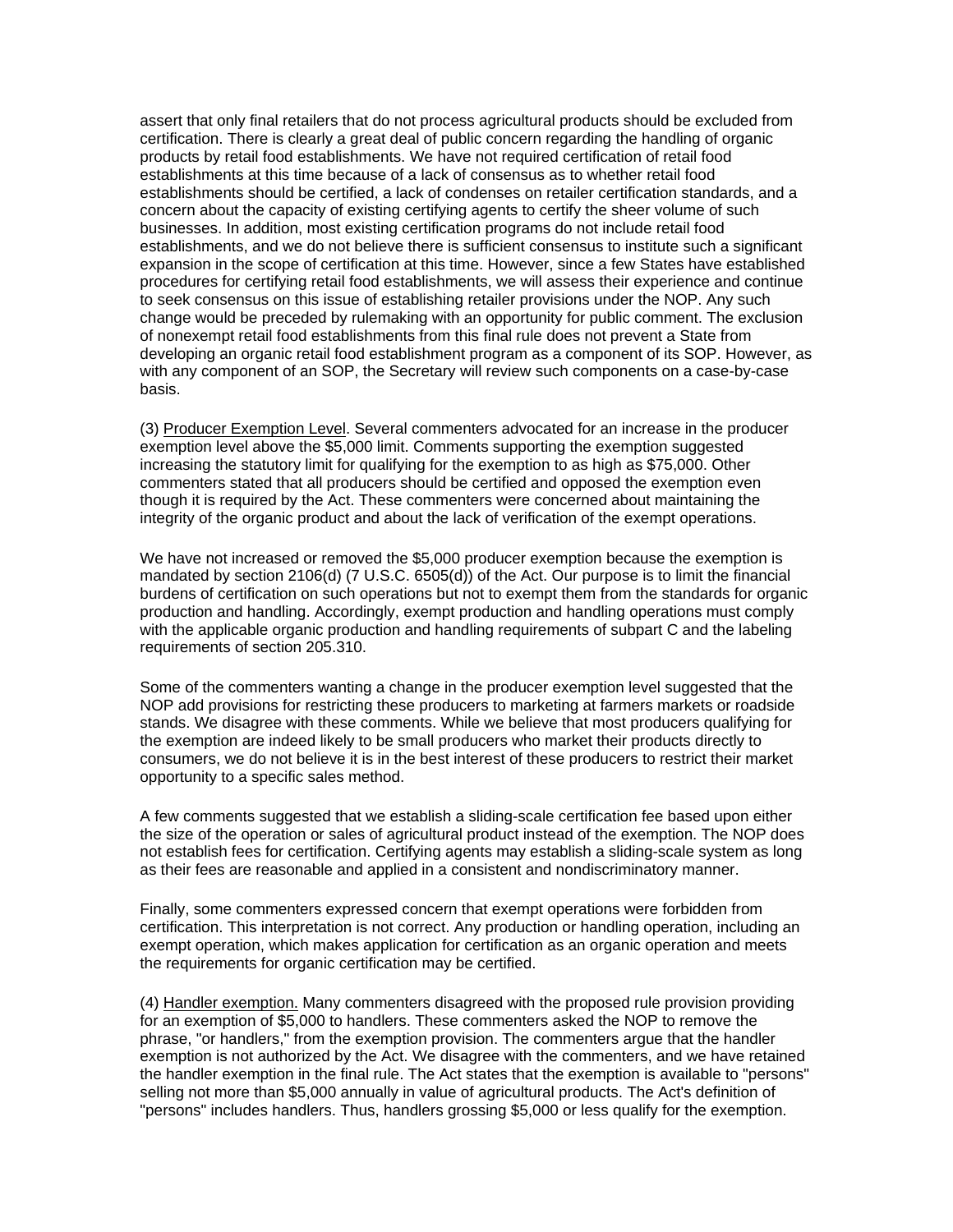(5) Categories of Income to Qualify for an Exemption. Some commenters want the \$5,000 producer/handler exemption to include all sales of agricultural products, not just sales of organic agricultural products. These commenters perceive this provision to be a loophole for large, split operations. We disagree with these commenters, and we have retained the \$5,000 producer/handler exemption based upon total sales of organic agricultural products. We do not believe there is a significant number of split operations which only gross \$5,000 in annual sales of organic products and, therefore, qualify for this exemption. In setting the exemption levels, the Department sought to maximize the benefits to small producers afforded by the Act while setting a threshold level that minimizes the potential of product mislabeling.

(6) Limiting Handler Exclusions. Many commenters argued that brokers, distributors, warehousers, and transporters should not be excluded from certification. We do not agree with these commenters. Brokers, distributors, warehousers and transporters do not alter the product and, in many cases, do not take title to the product. Certifying these handlers would be an unnecessary burden on the industry. Traditionally, distributors and trucking companies have been excluded from State and private certification requirements.

(7) Recordkeeping Requirements for Excluded Operations. Several commenters argued that excluded operations should be required to comply with the same recordkeeping requirements as exempt operations. Some commenters expressed concern over the inability to verify compliance for either exempt or excluded operations and asked that exempt or excluded operations be subject to additional recordkeeping requirements. We disagree with these commenters and have retained the provisions from the proposed rule on recordkeeping for excluded operations. Given the nature of these excluded operations, for example, operations that only sell prepackaged organic products, we believe that extensive recordkeeping requirements would be an unwarranted regulatory burden.

(8) Recordkeeping Burden on Small Certified Operations. Some commenters questioned whether small certified operations have the ability to implement a recordkeeping system which complies with the provisions of section 205.103. These commenters argue that recordkeeping requirements must be tailored to the scale of the operation. We do not believe that the recordkeeping requirements as described in section 205.103 conflict with the suggestions of the commenters. The recordkeeping requirements provide that the records must be adapted to the particular business that the certified operation is conducting and be sufficient to demonstrate compliance with the Act and regulations. It is USDA's intent that each production and handling operation decide for itself what recordkeeping scheme is appropriate, given the complexity and scope of the individual business. These provisions provide considerable latitude for each production and handling operation to decide what records are necessary to demonstrate its compliance with the Act and the NOP regulations.

(9) Public Access to Records. Several commenters asked that the public have full access to any certifying agent record on organic production and/or handling operations. Other commenters expressed concerns about certifying agents divulging confidential business information and asked that records containing confidential business information not be taken from the business' physical location.

We have not changed this provision. The recordkeeping requirements are designed to seek a balance between the public's right to know and a business's right to retain confidential business information. Certifying agents must have access to certain records during their review of the operation to determine the operation's compliance with the NOP. However, certifying agents are required to protect an operation's confidential business information. Requiring full public access could compromise a business' competitive position and place an unfair burden on the organic industry.

(10) Fair Labor Practices on Organic Farms. Many commenters asked the NOP to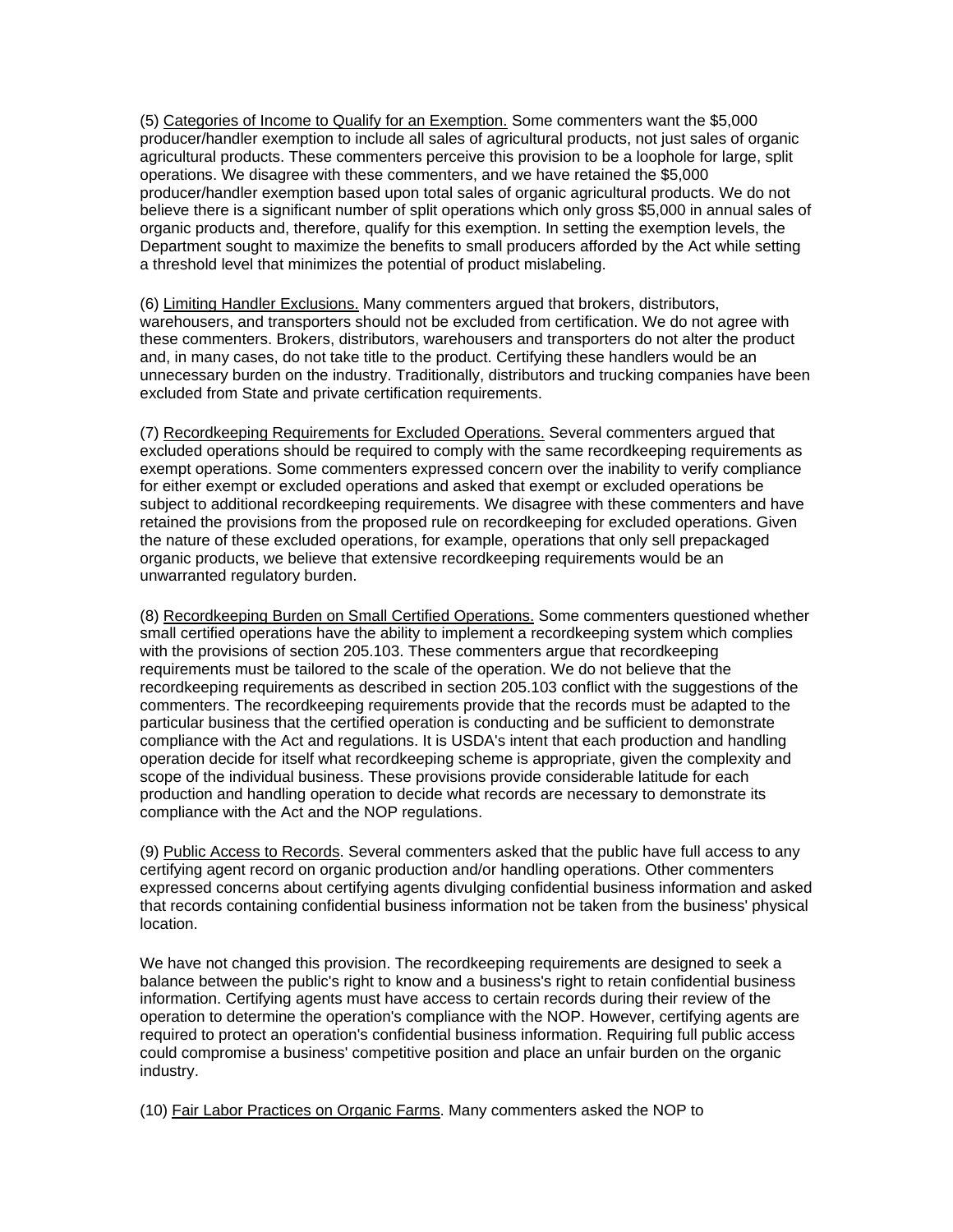develop fair labor practice standards as a part of the final rule. We have not adopted these comments. Other statutes cover labor and worker safety standards. The Act does not provide the authority to include them in these regulations. However, these regulations do not prohibit certifying agents from developing a voluntary certification program, separate from organic certification, that address fair labor and worker safety standards.

(11) "Transitional Organic" Label. Several commenters requested that the NOP adopt regulations on the conversion of operations to organic production and create a "transitional organic" label. We have not included provisions within the final rule that provide for "transitional organic" labeling. Although many commenters requested that we provide for transition labeling, there does not appear to be sufficient consensus to establish such a standard at this time. Given this lack of consensus, it is unclear what marketplace value such a label might have, and we are concerned that allowing such a label at this point might lead to greater consumer confusion rather than providing clarity.

## **Applicability - Clarifications**

Clarification is given on the following issues raised by commenters as follows:

(1) "Genetic" drift. Many commenters raised issues regarding drift of the products of excluded methods onto organic farms. These commenters were concerned that pollen drifting from near-by farms would contaminate crops on organic operations and that, as a result, organic farmers could lose the premium for their organic products through no fault of their own. Many commenters argued that we should use this rule to somehow shift the burden to the technology providers who market the products of excluded methods or the nonorganic farming operations that use their products. Some, for example, suggested that this regulation should require that the nonorganic operations using genetically engineered varieties plant buffer strips or take other steps to avoid drift onto organic farms. Others suggested that the regulation could provide for citizens' right to sue in cases of drift.

While we understand the concerns that commenters have raised, the kind of remedies they suggested are outside the scope of the Act and this regulation. The Act only provides for the regulation of organic operations. We cannot use this regulation to impose restrictions, such as requiring buffer strips or other measures, on operations that are not covered by the Act. Similarly, while citizens may have the ability to bring suit under other laws, the Act itself does not provide for the right to bring suit as a Federal cause of action, and we could not grant it through this regulation.

Drift has been a difficult issue for organic producers from the beginning. Organic operations have always had to worry about the potential for drift from neighboring operations, particularly drift of synthetic chemical pesticides. As the number of organic farms increases, so does the potential for conflict between organic and nonorganic operations.

It has always been the responsibility of organic operations to manage potential contact of organic products with other substances not approved for use in organic production systems, whether from the nonorganic portion of a split operation or from neighboring farms. The organic system plan must outline steps that an organic operation will take to avoid this kind of unintentional contact.

When we are considering drift issues, it is particularly important to remember that organic standards are process based. Certifying agents attest to the ability of organic operations to follow a set of production standards and practices that meet the requirements of the Act and the regulations. This regulation prohibits the use of excluded methods in organic operations. The presence of a detectable residue of a product of excluded methods alone does not necessarily constitute a violation of this regulation. As long as an organic operation has not used excluded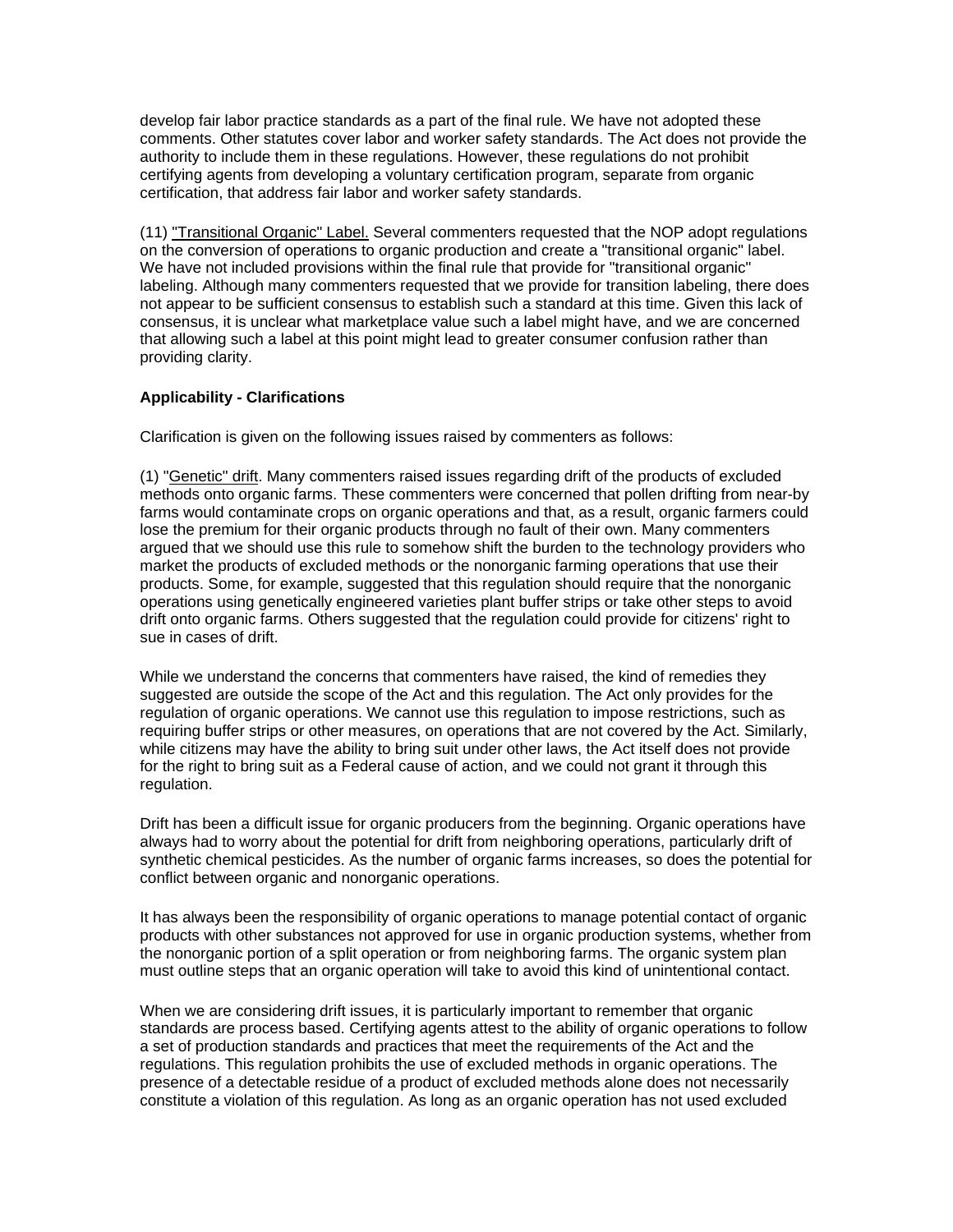methods and takes reasonable steps to avoid contact with the products of excluded methods as detailed in their approved organic system plan, the unintentional presence of the products of excluded methods should not affect the status of an organic product or operation.

Issues of pollen drift are also not confined to the world of organic agriculture. For example, plant breeders and seed companies must ensure genetic identity of plant varieties by minimizing any cross-pollination that might result from pollen drift. Under research conditions, small-scale field tests of genetically engineered plants incorporate various degrees of biological containment to limit the possibility of gene flow to other sexually compatible plants. Federal regulatory agencies might impose specific planting requirements to limit pollen drift in certain situations. Farmers planting nonbiotechnology-derived varieties may face similar kinds of questions if crosspollination by biotechnology-derived varieties alters the marketability of their crop. These discussions within the broader agricultural community may lead to new approaches to addressing these issues. They are, however, outside the scope of this regulation by definition.

(2) Additional NOP Standards for Specific Production Categories. Many commenters asked that the NOP include in the final rule certification standards for apiculture, greenhouses, mushrooms, aquatic species, culinary herbs, pet food, and minor animal species (e.g., rabbits) food. The NOP intends to provide standards for categories where the Act provides the authority to promulgate standards. During the 18-month implementation period, the NOP intends to publish for comment certification standards for apiculture, mushrooms, greenhouses and aquatic animals. These standards will build upon the existing final rule and will address only the unique requirements necessary to certify these specialized operations.

Some of the other questions raised by commenters are already addressed in the final rule. For example, feed for minor species is covered by livestock feed provisions within subpart C and the livestock feed labeling provisions within subpart D. The production and utilization of culinary herbs, including herbal teas, is covered by the provisions of the final rule. We do not envision needing to do additional rulemaking on these two categories.

Other requests by commenters have not been addressed. We have not addressed the labeling of pet food within this final rule because of the extensive consultation that will be required between USDA, the NOSB, and the pet food industry before any standards on this category could be considered.

(3) Standards for Cosmetics, Body Care Products, and Dietary Supplements. A few commenters asked that the NOP include in the final rule certification standards for cosmetics, body care products, and dietary supplements. Producers and handlers of agricultural products used as ingredients in cosmetics, body care products, and dietary supplements could be certified under these regulations. Producers and handlers of these ingredients might find an increased market value for their products because of the additional assurance afforded by certification. The ultimate labeling of cosmetics, body care products, and dietary supplements, however, is outside the scope of these regulations.

(4) Private Label Products. Many commenters asked about the certification status of

so-called "private label products." Private label products are items for which a retailer contracts with a processor to produce the product to the retailer's specifications and to be sold under the retailer's name. Commenters believe the proposed rule was unclear on the certification requirements for these products. Any product labeled as "100 organic," "organic," or "made with..." must be certified regardless of the business arrangements under which the product was produced. When a retail operation contracts for the production, packaging, or labeling of organic product, it is the certified production or handling operation that is responsible for complying with the applicable organic production or handling regulations.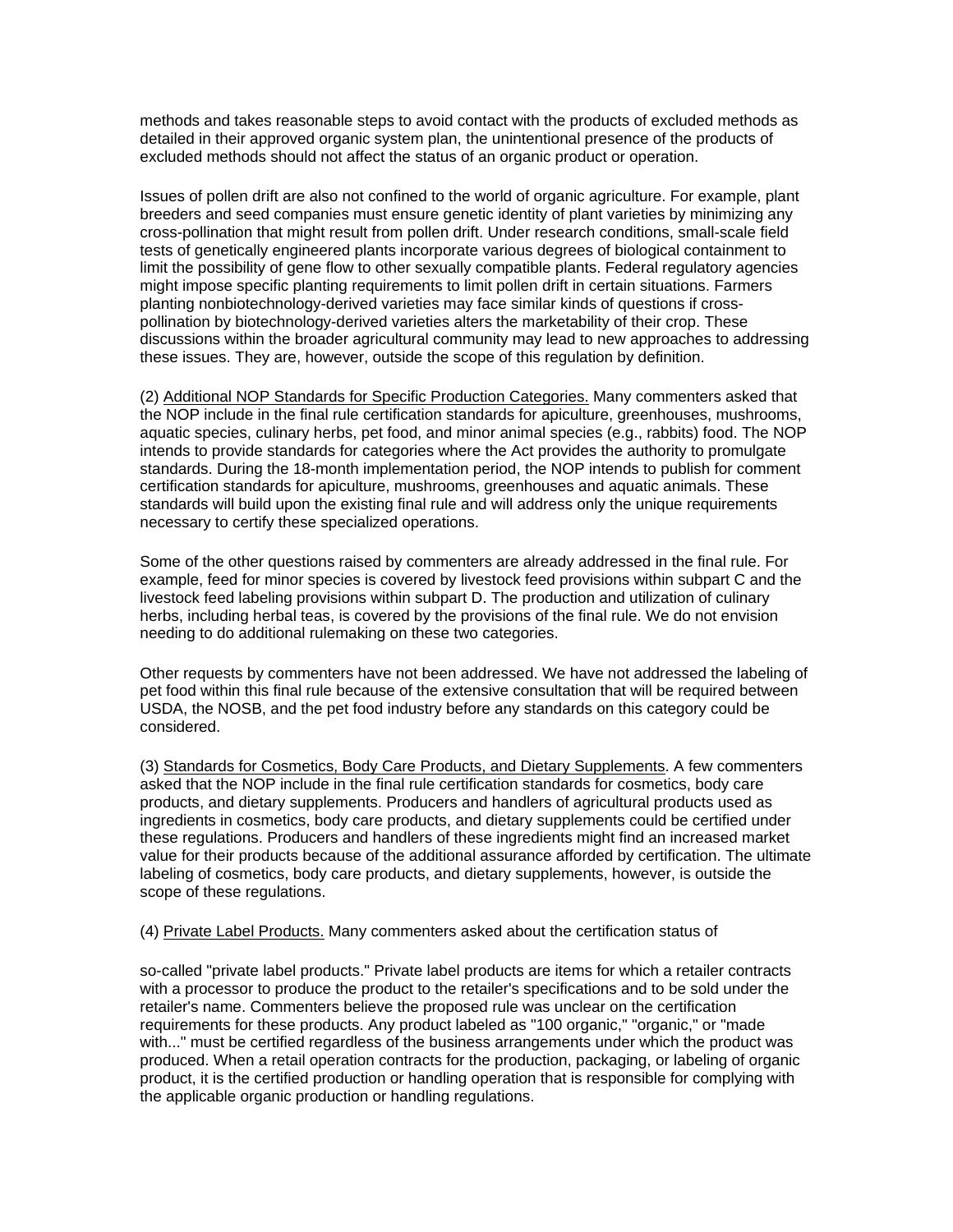(5) State Oversight of Exempt and Excluded Operations. Many commenters asked for clarification on the State's enforcement responsibility for exempt and excluded operations. The NOP is ultimately responsible for the oversight and enforcement of the program, including oversight of exempt and excluded operations and cases of fraudulent or misleading labeling. We expect, however, that States would want to monitor for false claims or misleading labeling under these regulations and would forward any complaints to the NOP. States that have an approved SOP which includes regulation of operations excluded under the NOP would be required to enforce those provisions.

(6) Nonedible Fibers Products in the NOP. Some commenters asked the NOP to clarify the certification status of fibers such as cotton and flax. The final rule allows for certification of organically produced fibers such as cotton and flax. However, the processing of these fibers is not covered by the final rule. Therefore, goods that utilize organic fibers in their manufacture may only be labeled as a "made with..." product; e.g., a cotton shirt labeled "made with organic cotton."

(7) Recordkeeping for Operations That Produce Organic and Nonorganic Product. Several commenters recommended that "split operations," which are operations producing organic and nonorganic agricultural products, be required to maintain separate records. These commenters believe that the proposed rule did not provide adequate provision for the maintenance of separate recordkeeping. The provisions within section 205.103(b)(1) and (b)(2) do indicate that operations which produce both organic and nonorganic agricultural products must maintain a recordkeeping system that differentiates the organic portion of the operations from the records related to other portions of operations.

(8) NOP Program Manual. A few commenters, particularly States, noted that the proposed rule made several references to program manuals as a mechanism for further clarifying certain portions of the rule. These commenters asked whether certifying agents should consider information contained in these manuals as enforceable regulations. NOP program manuals cannot be and are not intended to be the equivalent of regulations. Rather, the NOP envisions development of a program manual to serve as guidance for certifying agents regarding implementation- and certification-related issues. Material contained within the program manual will be designed to address the organic agriculture principles of each final rule section, as appropriate, and to offer information that certifying agents should consider in making certification decisions that will be reliably uniform throughout the country. The use of program manuals as guidance to assist in developing uniform certification decisions is a standard industry practice, and the NOP has compiled examples of program manuals from both large and small certifiers. Because the NOP intends to use the examples it has acquired as the basis for any NOP guidance manual, we believe that most certifying agents will find such NOP manual, when developed, familiar and useful. Additionally, we will use the NOSB public meeting process to seek guidance from industry and the public on what information would be useful in a program manual and to provide input on the program manual as it is developed. Of course, if in developing program guidance, it appears that modifications or changes in the NOP final rule are required, such modifications would be made through notice and comment rulemaking.

(9) Use of Products from Exempt Operations as Organic Ingredients. A few commenters responded to the question in the proposed rule in which we asked whether handlers should be allowed to identify organically produced products produced by exempt production operations as organic ingredients. The proposed rule provided that all ingredients identified as organic in a multiingredient product must have been produced by a production or handling operation certified by an accredited certifying agent.

The commenters supported this position. These commenters believe that the potential for mislabeling outweighed any financial benefit that might accrue to exempt producers through